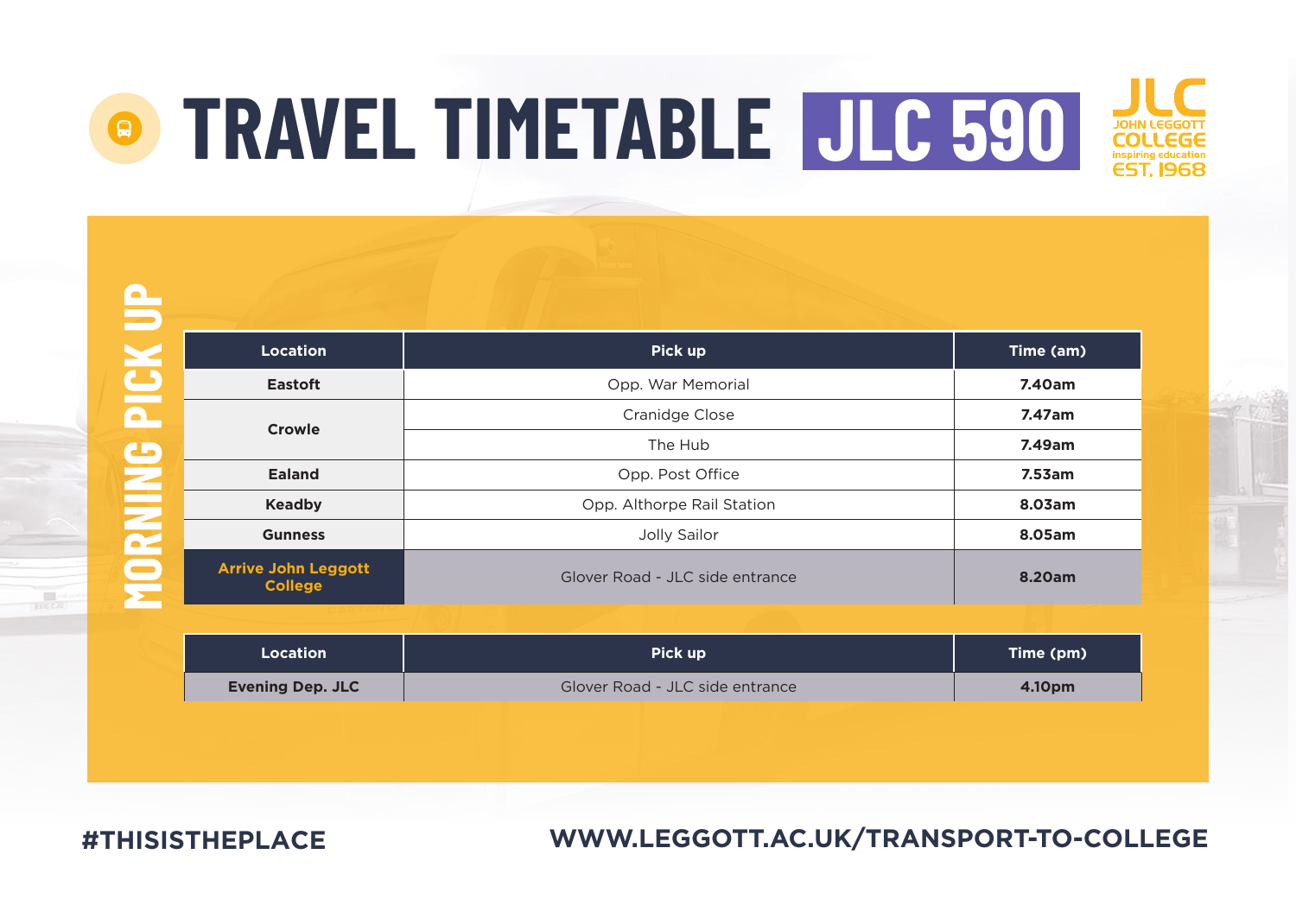| $\mathbf{\Omega}$       | <b>Location</b>                              | Pick up                                  | Time (am) |
|-------------------------|----------------------------------------------|------------------------------------------|-----------|
| ਵ                       | <b>Melton Ross</b>                           | Melton Hall                              | 7.56am    |
| $\overline{\mathbf{S}}$ | <b>Barnetby</b>                              | Post Office                              | 8.00am    |
|                         | Wrawby                                       | Church                                   | 8.05am    |
| $\blacksquare$          | <b>Brigg</b>                                 | Cary Lane                                | 8.10am    |
| $\mathbf{C}$            | <b>Scawby Brook</b>                          | King William                             | 8.18am    |
|                         | <b>Scawby</b>                                | Mill Lane                                | 8.20am    |
|                         | <b>Sturton</b>                               | Crossroads                               | 8.21am    |
|                         | <b>Greetwell</b>                             | Crossroads                               | 8.25am    |
| <b>MORNIN</b>           | <b>Arrive John Leggott</b><br><b>College</b> | Glover Road - JLC side entrance          | 8.38am    |
|                         | <b>North Lindsey College</b>                 |                                          | 8.43am    |
|                         |                                              |                                          |           |
|                         | <b>Location</b>                              | Pick up                                  | Time (pm) |
|                         | <b>Evening Dep. JLC</b>                      | Glover Road -<br>opposite Peveril Avenue | 4.10pm    |

**#THISISTHEPLACE**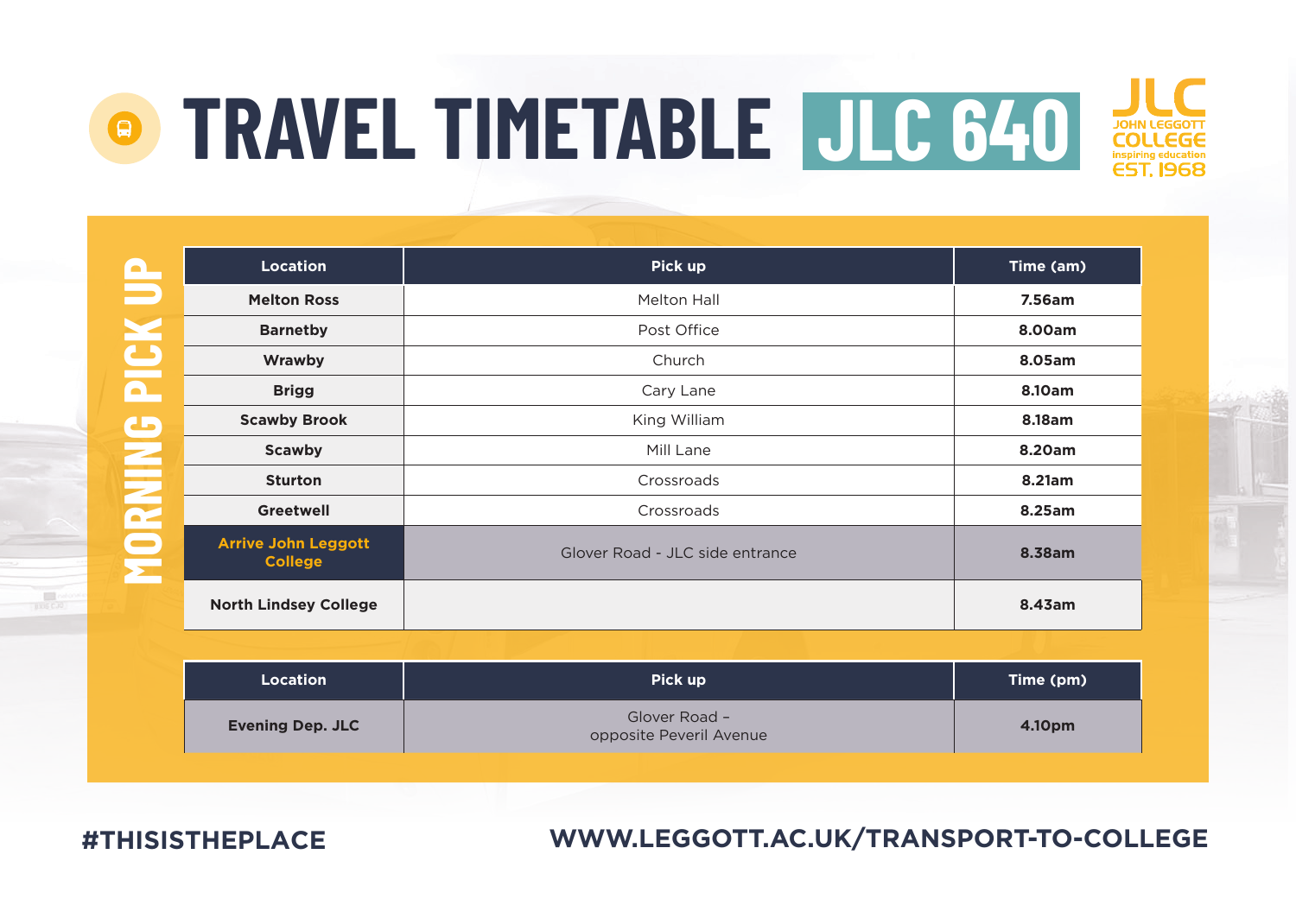黒

| <b>Location</b>                              | Pick up                         | Time (am) |
|----------------------------------------------|---------------------------------|-----------|
| Redbourne                                    | Adj. Red Lion                   | 7.50am    |
| <b>Hibaldstow</b>                            | opp. Post Office                | 8.00am    |
| <b>Sturton</b>                               | opp. 22 Crossroads              | 8.03am    |
| Scawby                                       | opp. Church                     | 8.05am    |
| <b>Broughton</b>                             | Red Lion                        | 8.15am    |
| <b>Arrive John Leggott</b><br><b>College</b> | Glover Road - JLC side entrance | 8.40am    |

| Location                | Pick up                                  | Time (pm) |
|-------------------------|------------------------------------------|-----------|
| <b>Evening Dep. JLC</b> | Glover Road -<br>opposite Peveril Avenue | 4.10pm    |

**#THISISTHEPLACE**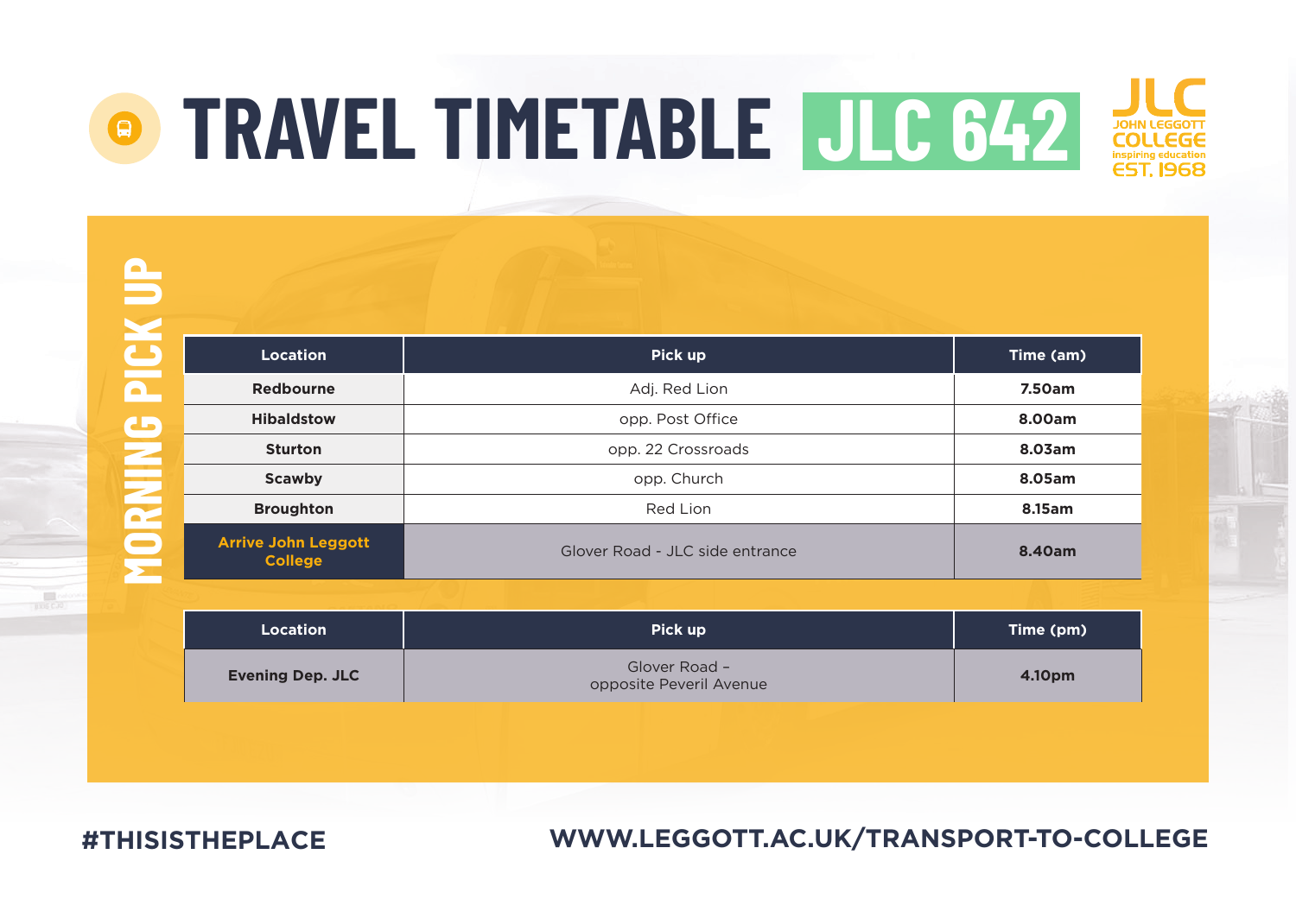

|               | <b>Location</b>                              | Pick up                         | Time (am) |
|---------------|----------------------------------------------|---------------------------------|-----------|
|               | <b>Misterton</b>                             | War Memorial                    | 7.25am    |
|               | Graiselound                                  | Opp. Akeferry Road              | 7.30am    |
|               |                                              | Old School                      | 7.33am    |
|               | Westwoodside                                 | Newbigg                         | 7.35am    |
|               |                                              | <b>Carpenters Arms</b>          | 7.38am    |
|               | Haxey                                        | Garage                          | 7.43am    |
| PICK UP       | <b>East Lound</b>                            | Brackenhill Rd                  | 7.46am    |
|               | <b>Owston Ferry</b>                          | Isle Garage                     | 7.51am    |
|               | Epworth                                      | Adj. Tottemire Lane             | 7.58am    |
|               | <b>Belton</b>                                | Opp. Jeffrey Lane               | 8.03am    |
|               | <b>Beltoft</b>                               | o/s Church                      | 8.08am    |
| $\mathbf G$   | <b>West Butterwick</b>                       | o/s 19 North Street             | 8.13am    |
|               | Derrythorpe                                  | Adj. Trentside                  | 8.18am    |
|               | Althorpe                                     | Opp. Church                     | 8.21am    |
|               | <b>Gunness</b>                               | Opp. Jolly Sailor               | 8.25am    |
| <b>AIRSOR</b> | <b>Arrive John Leggott</b><br><b>College</b> | Glover Road - JLC side entrance | 8.45am    |
|               | <b>Evening Dep. JLC</b>                      | <b>West Common Lane</b>         | 4.10pm    |

**#THISISTHEPLACE**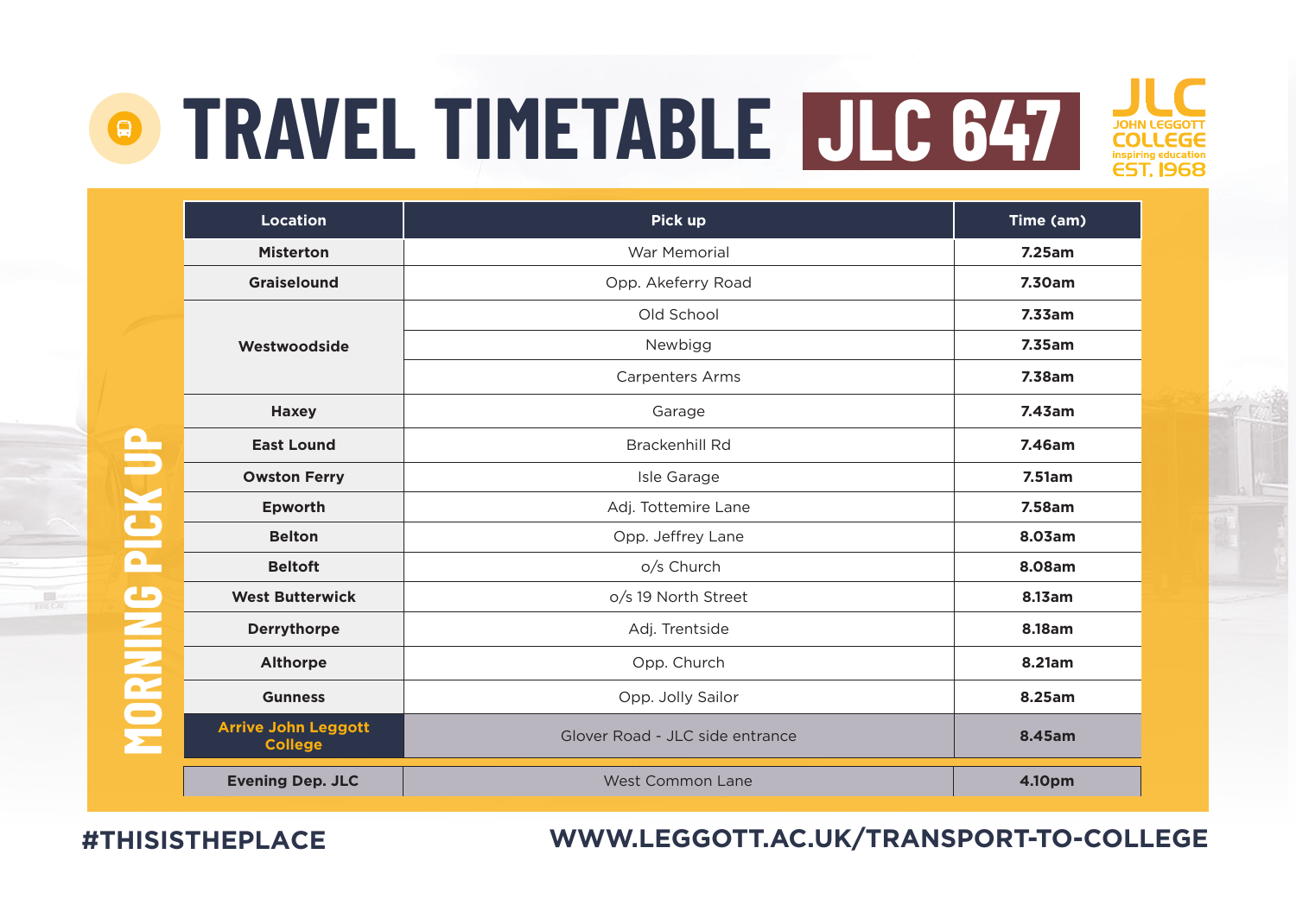### **TRAVEL TIMETABLE JLC EYMS 360/361**



|                   | <b>Location</b>                              | Pick up            | Time (am) |
|-------------------|----------------------------------------------|--------------------|-----------|
|                   | Goole                                        | North Street       | 7.25am    |
|                   | Old Goole                                    |                    | 7.28am    |
|                   | <b>Swinefleet</b>                            | Church Lane        | 7.33am    |
|                   | <b>Reedness</b>                              |                    | 7.39am    |
|                   | Whitgift                                     |                    | 7.42am    |
|                   | <b>Ousefleet</b>                             |                    | 7.44am    |
| $\mathbf{\Omega}$ | <b>RSPB Black Sands</b>                      |                    | 7.46am    |
| PICK U            | <b>Adlingfleet</b>                           |                    | 7:49am    |
|                   | Garthorpe                                    |                    | 7.52am    |
|                   | Luddington                                   |                    | 7.58am    |
|                   | <b>Amcotts</b>                               |                    | 8.06am    |
| $\mathbf G$       | Keadby                                       | School             | 8.12am    |
|                   | Althorpe                                     | Station            | 8.17am    |
|                   | <b>Gunness</b>                               |                    | 8.19am    |
|                   | Scunthorpe                                   | <b>Bus Station</b> | 8.34am    |
| MORNIN            | <b>Arrive John Leggott</b><br><b>College</b> |                    | 8.39am    |
|                   | <b>Evening Dep. JLC</b>                      | North Lindsey      | 4.15pm    |

**#THISISTHEPLACE**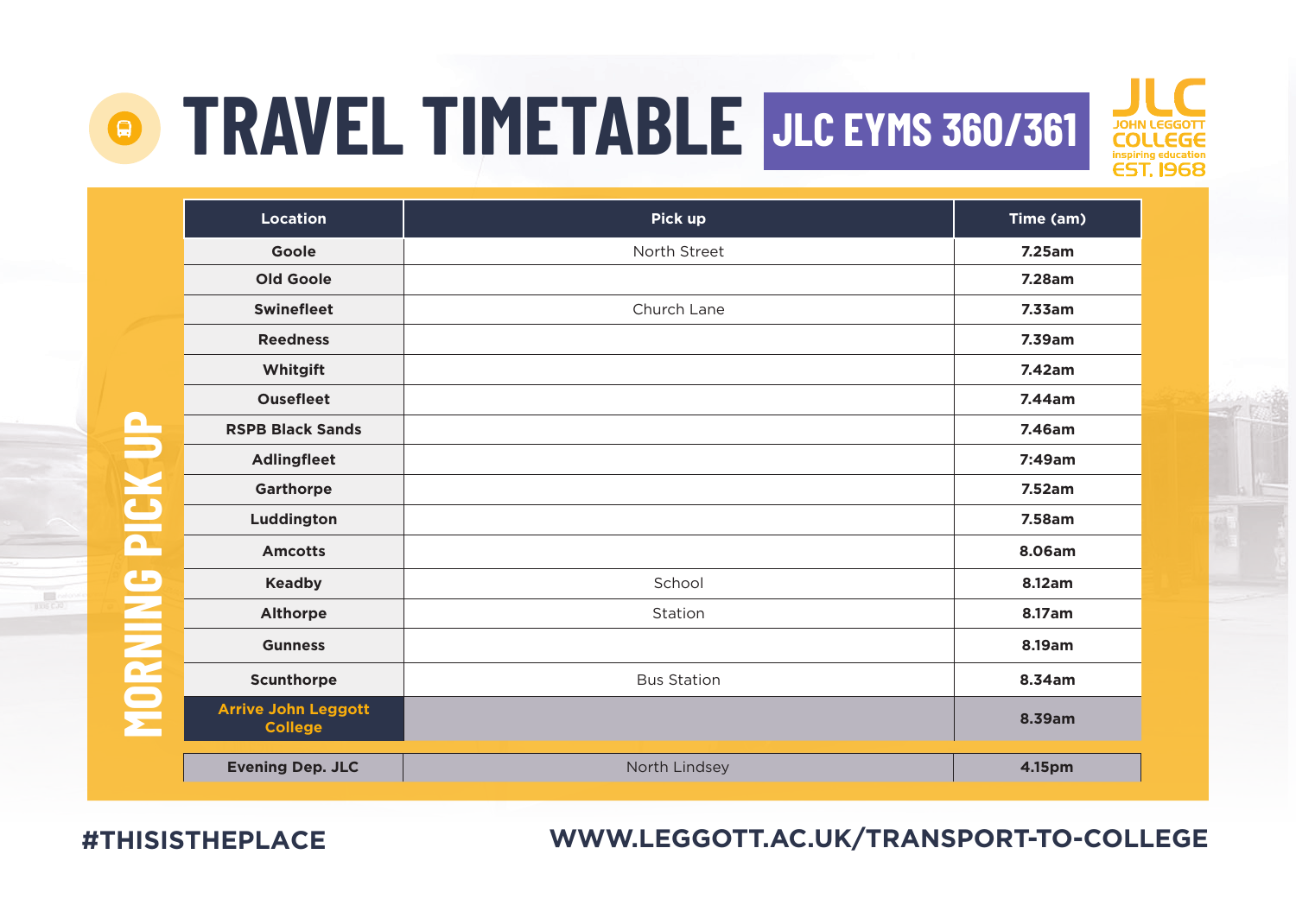| Δ                       | Location                                     | Pick up                         | Time (am) |
|-------------------------|----------------------------------------------|---------------------------------|-----------|
|                         |                                              | Station                         | 7.30am    |
| V                       | <b>Barton</b>                                | Market Place                    | 7.38am    |
| $\overline{\mathbf{C}}$ | <b>South Ferriby</b>                         | Opp. Black Smiths               | 7.45am    |
| $\overline{\mathbf{a}}$ | <b>Ferriby Sluice</b>                        |                                 | 7.48am    |
| C                       | Winteringham                                 | Winteringham Fields Hotel       | 7.54am    |
|                         | Winterton                                    | Newport Drive                   | 7.59am    |
|                         |                                              | <b>Tesco Express</b>            | 8.00am    |
| <b>NIKS</b>             | Roxby                                        | A1077 corner                    | 8.05am    |
| $\blacksquare$          | <b>Arrive John Leggott</b><br><b>College</b> | Glover Road - JLC side entrance | 8.30am    |
|                         |                                              |                                 |           |
|                         | <b>Location</b>                              | Pick up                         | Time (pm) |

| Location                      | Pick up                         | Time (pm) |
|-------------------------------|---------------------------------|-----------|
| <b>Evening Dep. To Barton</b> | Glover Road - JLC side entrance | 4.05pm    |
|                               |                                 |           |

**#THISISTHEPLACE**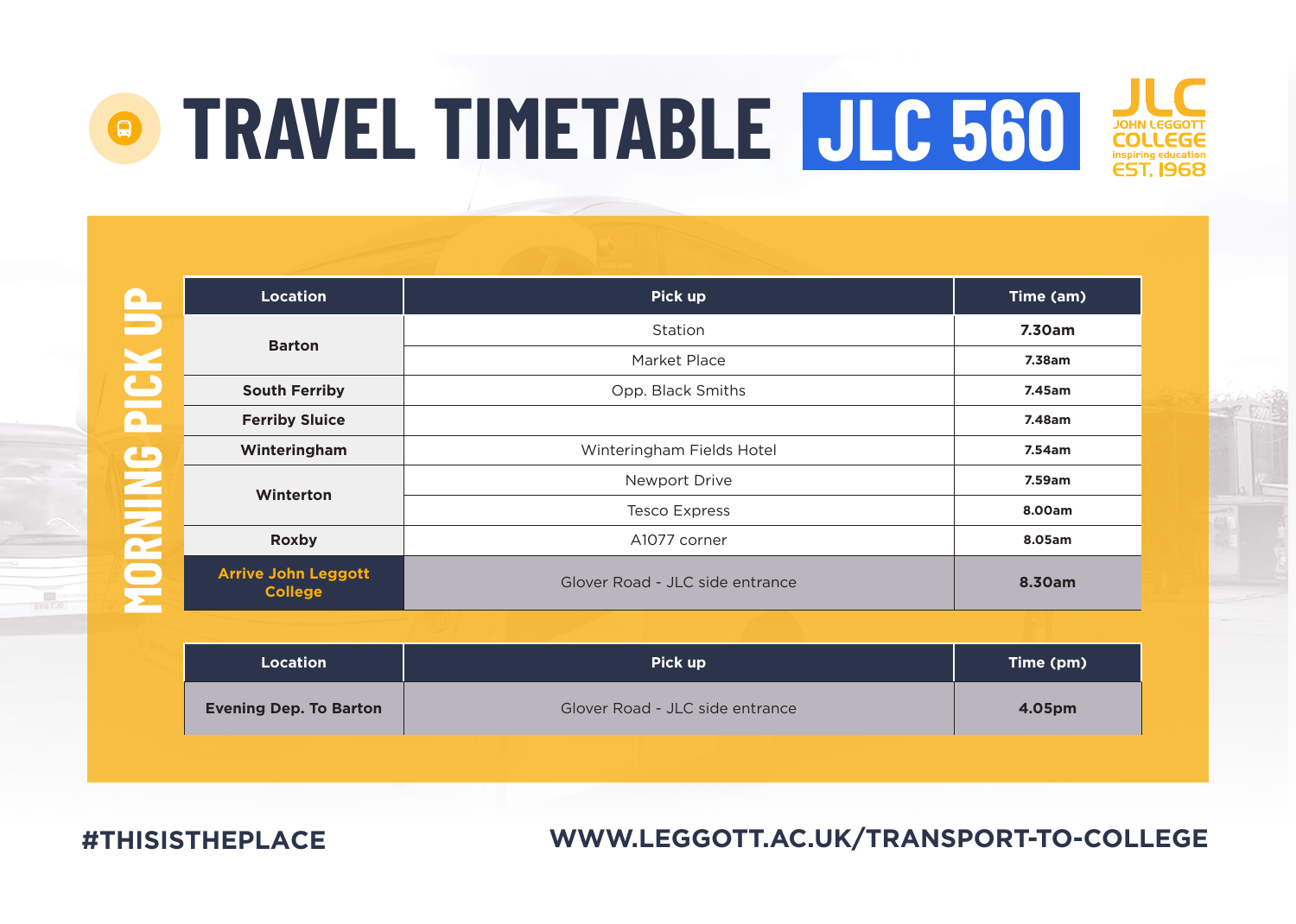

|                                            | Location                                     | Pick up                         | Time (am)                                 |
|--------------------------------------------|----------------------------------------------|---------------------------------|-------------------------------------------|
| $\mathbf \Omega$                           | <b>East Halton</b>                           | King Street                     | 7.20am                                    |
|                                            | Goxhill                                      | Rail Station                    | 7.30am                                    |
| Ξ                                          | <b>Barrow</b>                                | Market Place                    | 7.42am                                    |
|                                            | <b>Barton</b>                                | Market Place                    | 7.50am                                    |
| $\mathbf{\underline{C}}$<br>$\blacksquare$ | <b>South Ferriby</b>                         | Opp. Black Smiths               | 8.00am                                    |
|                                            | <b>Ferriby Sluice</b>                        |                                 | 8.03am                                    |
| ه                                          | Winteringham                                 | Winteringham Fields Hotel       | 8.09am                                    |
|                                            |                                              | Newport Drive                   | 8.14am                                    |
|                                            | Winterton                                    | <b>Tesco Express</b>            | 8.15am                                    |
|                                            | Roxby                                        | A1077 corner                    | 8.19am                                    |
| MORNI                                      | <b>Arrive John Leggott</b><br><b>College</b> | Glover Road - JLC side entrance | 8.40am                                    |
|                                            |                                              |                                 |                                           |
|                                            | <b>All Contract Contracts</b>                | <b>CONTRACTOR</b>               | <b>Service Contract Contract Contract</b> |

| Location                                     | Pick up                         | Time (pm) |
|----------------------------------------------|---------------------------------|-----------|
| <b>Evening Dep. To East</b><br><b>Halton</b> | Glover Road - JLC side entrance | 4.05pm    |

**#THISISTHEPLACE**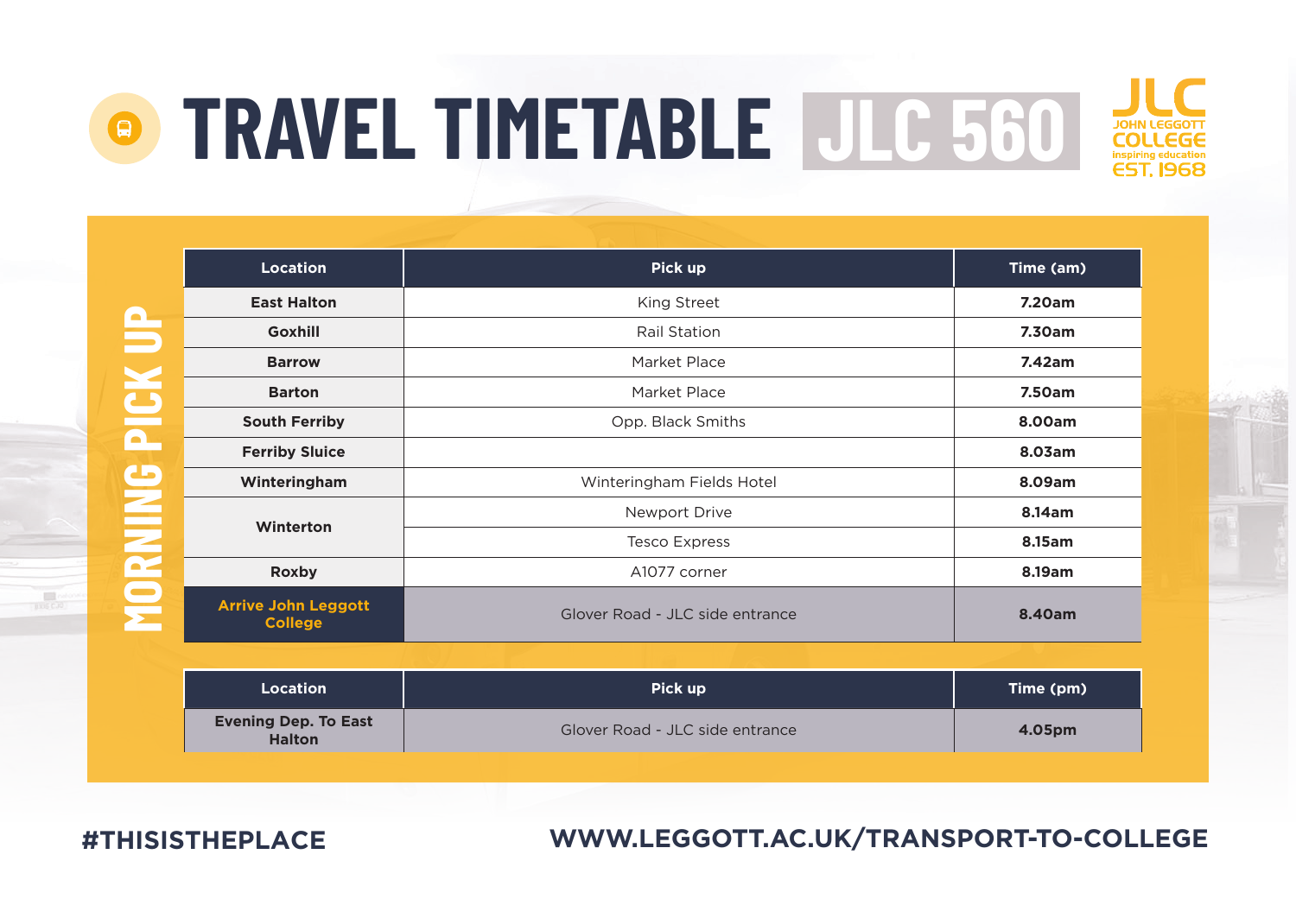| <b>CO</b>               |                                              |                                 |           |
|-------------------------|----------------------------------------------|---------------------------------|-----------|
|                         | <b>Location</b>                              | Pick up                         | Time (am) |
| $\overline{\mathbf{C}}$ | Gainsborough                                 | <b>Bus Station</b>              | 7.33am    |
|                         | Gainsborough                                 | Queen Elizabeth High School     | 7.37am    |
| $\overline{\mathbf{a}}$ | <b>Blyton</b>                                | Post Office                     | 7.45am    |
| C                       | <b>Scotton</b>                               |                                 | 7.52am    |
| $\equiv$                | <b>Scotter</b>                               |                                 | 7.56am    |
| $\mathbf{z}$            | <b>Messingham</b>                            | The Green Tree                  | 8.03am    |
|                         | <b>Ashby Turn</b>                            |                                 | 8.10am    |
| <u>ទ្</u>               | <b>Arrive John Leggott</b><br><b>College</b> | Glover Road - JLC side entrance | 8.22am    |

| <b>Location</b>     | Pick up                              | Time (pm) |
|---------------------|--------------------------------------|-----------|
| <b>Evening Dep.</b> | Glover Road - opp. JLC side entrance | 4.05pm    |

**#THISISTHEPLACE**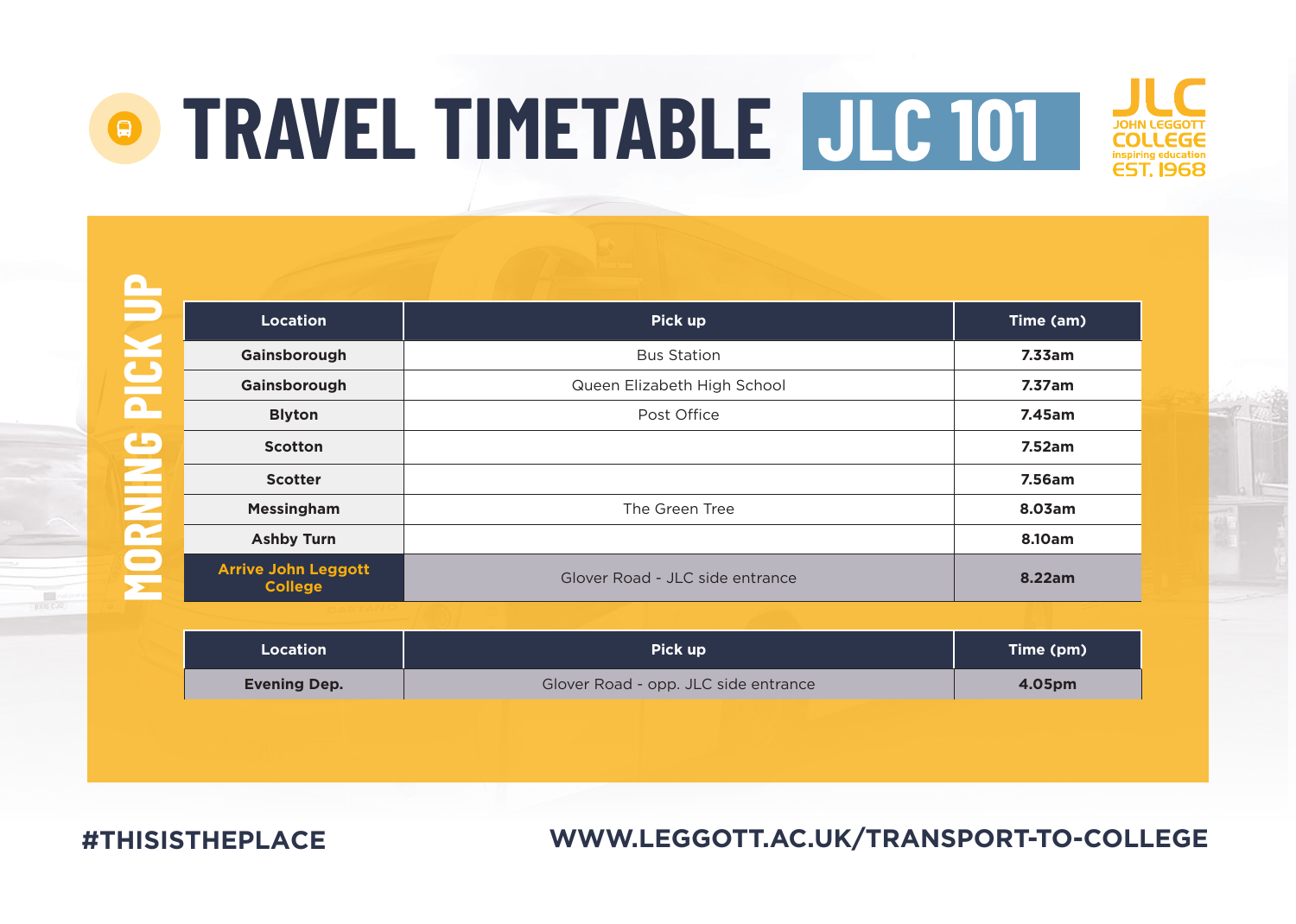

| Location                 | Pick up                              | Time (pm) |
|--------------------------|--------------------------------------|-----------|
| Evening Dep. To Hemswell | Glover Road - opp. JLC side entrance | 4.15pm    |

**#THISISTHEPLACE**

 $\frac{1}{\sqrt{2}}$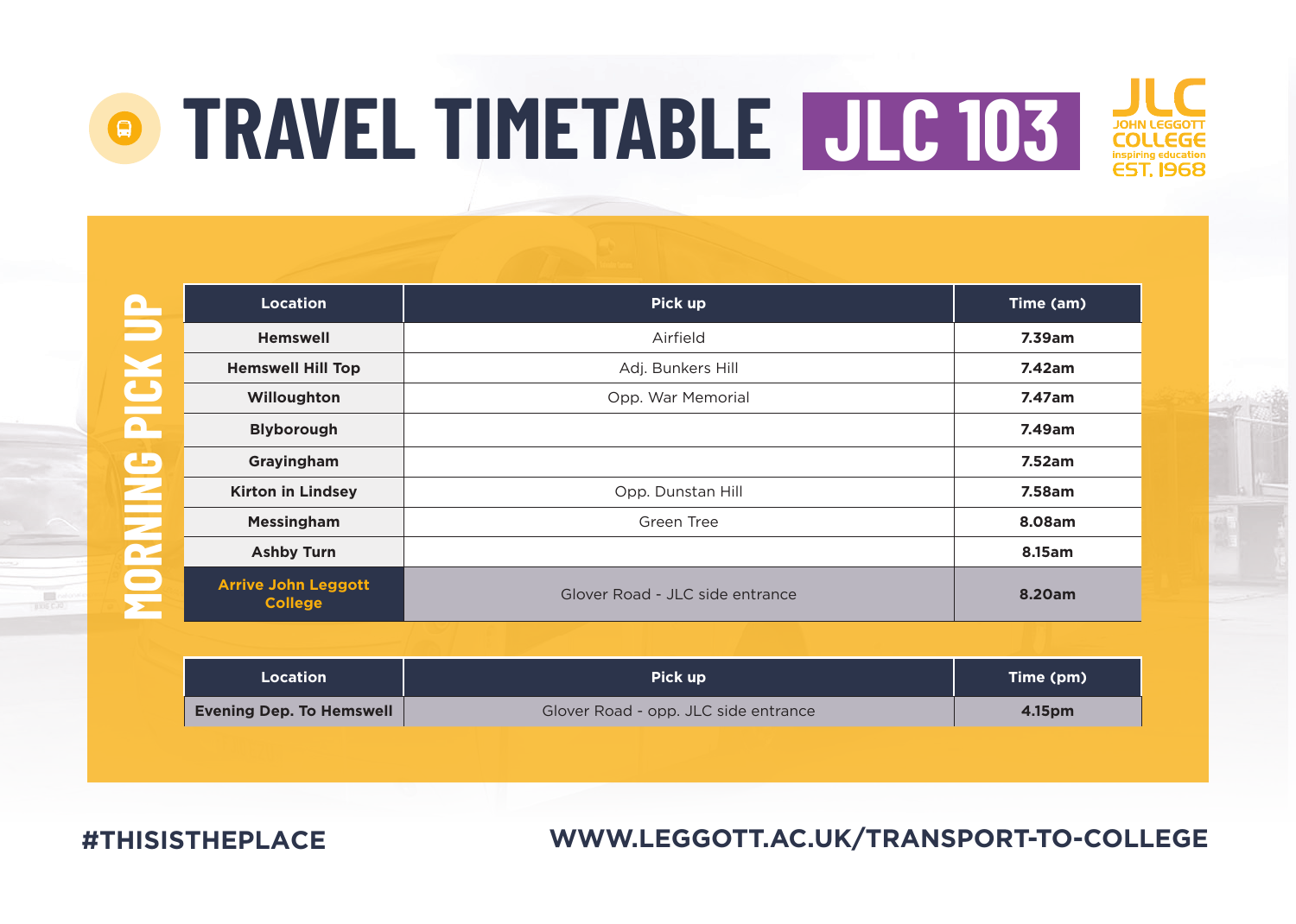

|               | <b>Location</b>                              | Pick up                         | Time (am) |
|---------------|----------------------------------------------|---------------------------------|-----------|
|               | Whitton                                      | Church Street                   | 7.30am    |
|               | Alkborough                                   | Front Street                    | 7.35am    |
|               | <b>West Halton</b>                           | Short Street                    | 7.39am    |
|               | Coleby                                       | <b>Bus Shelter</b>              | 7.41am    |
|               | <b>Coleby Bridges</b>                        |                                 | 7.43am    |
|               | <b>Thealby</b>                               |                                 | 7.45am    |
| 5             | <b>Burton</b>                                | Darby Road                      | 7.48am    |
|               |                                              | Post Office                     | 7.51am    |
| $\frac{1}{2}$ | <b>Normanby Village</b>                      | <b>Bus Shelter</b>              | 7.54am    |
|               | Flixborough                                  | Flixborough Inn                 | 7.57am    |
| ٥             |                                              | Flixborough Stather             | 8.00am    |
|               | <b>Neap House</b>                            |                                 | 8.02am    |
|               | <b>Berkeley Circle</b>                       |                                 | 8.09am    |
|               |                                              | <b>Bus Station</b>              | 8.15am    |
|               | Scunthorpe                                   | Railway Station                 | 8.17am    |
| <b>Expert</b> | <b>Arrive John Leggott</b><br><b>College</b> | Glover Road - JLC side entrance | 8.22am    |
|               | <b>North Lindsey College</b>                 |                                 | 8.25am    |
|               |                                              |                                 |           |
|               | <b>Evening Dep.</b>                          | Glover Road - JLC side entrance | 4.10pm    |

**#THISISTHEPLACE**